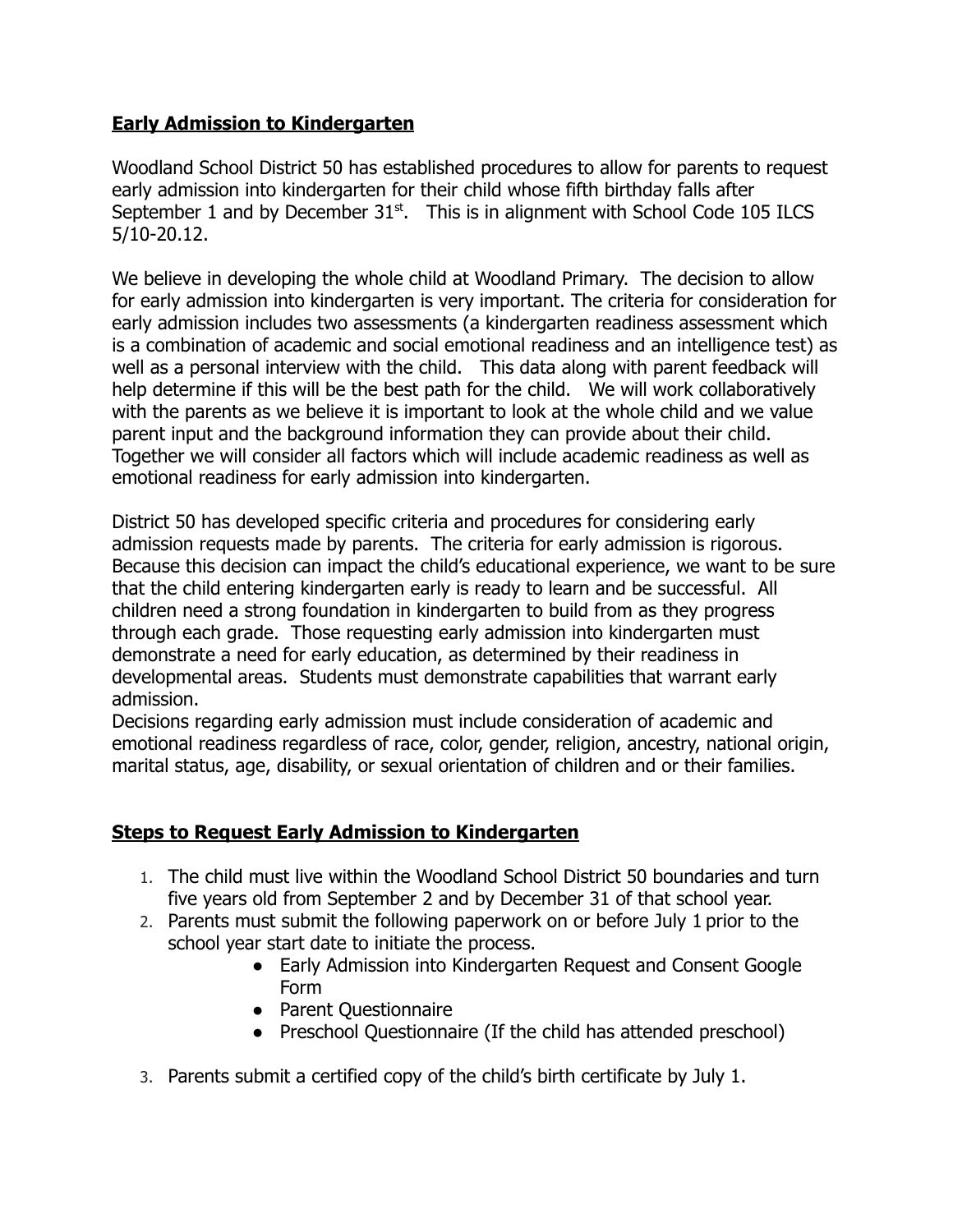4. A non-refundable fee of \$250.00 is due at the time of testing. This fee covers the assessment services provided as a part of considering early admission to kindergarten.

# **Eligibility Process**

- 1. The child will be scheduled for an one assessment appointment. All paperwork must be submitted to the school principal before an appointment can be scheduled. The assessment will take approximately 45 minutes to an hour. In May, parents will be contacted through email to set up an assessment time for June. If paperwork is received after the first assessment date the team will work to schedule an additional date in July.
- 2. During the appointment, the child will participate in a kindergarten readiness assessment that includes an academic portion, a student interview, and social emotional rating.
- 3. If another language is spoken in the home, the child will participate in a language assessment once they turn 5 years of age. Due to a second language being spoken in the home, the child will be placed in a classroom with a certified ESL kindergarten teacher to ensure that instruction includes language acquisition support.
- 4. Once the Early Entrance Request and Consent Google Form has been submitted, the principal will contact the family within thirty calendar days to verify the request has been received.
- 5. A follow up meeting will be scheduled when the assessment appointment is scheduled. The principal will share the final decision with the family at the conclusion of the process. Students that have met the admission criteria will be admitted for the upcoming school year. For students that have not met the early admission criteria, the families have the right to appeal the principal's decision with the Assistant Superintendent of Teaching and Learning.
- 6. If families participate in an appeal process, all data will be reviewed and based on the assessments, final review by the Assistant Superintendent of Teaching and Learning, and parent conference, a decision will be made. Once the appeal process has occurred, all decisions are final.
- 7. The success of students granted early admission to kindergarten will be closely observed by the school team. These students will be tracked and data will be collected on their initial adjustment to kindergarten during the first 30 days of school. The principal will meet with the parents following the first 30 days of kindergarten to share the child's progress and acclimation to school. At the conference the child's current performance level will be shared as well as an overview of how the child is responding to classroom expectations and daily routines. If there are concerns, the team will review the child's specific needs and put supports in place to be successful.